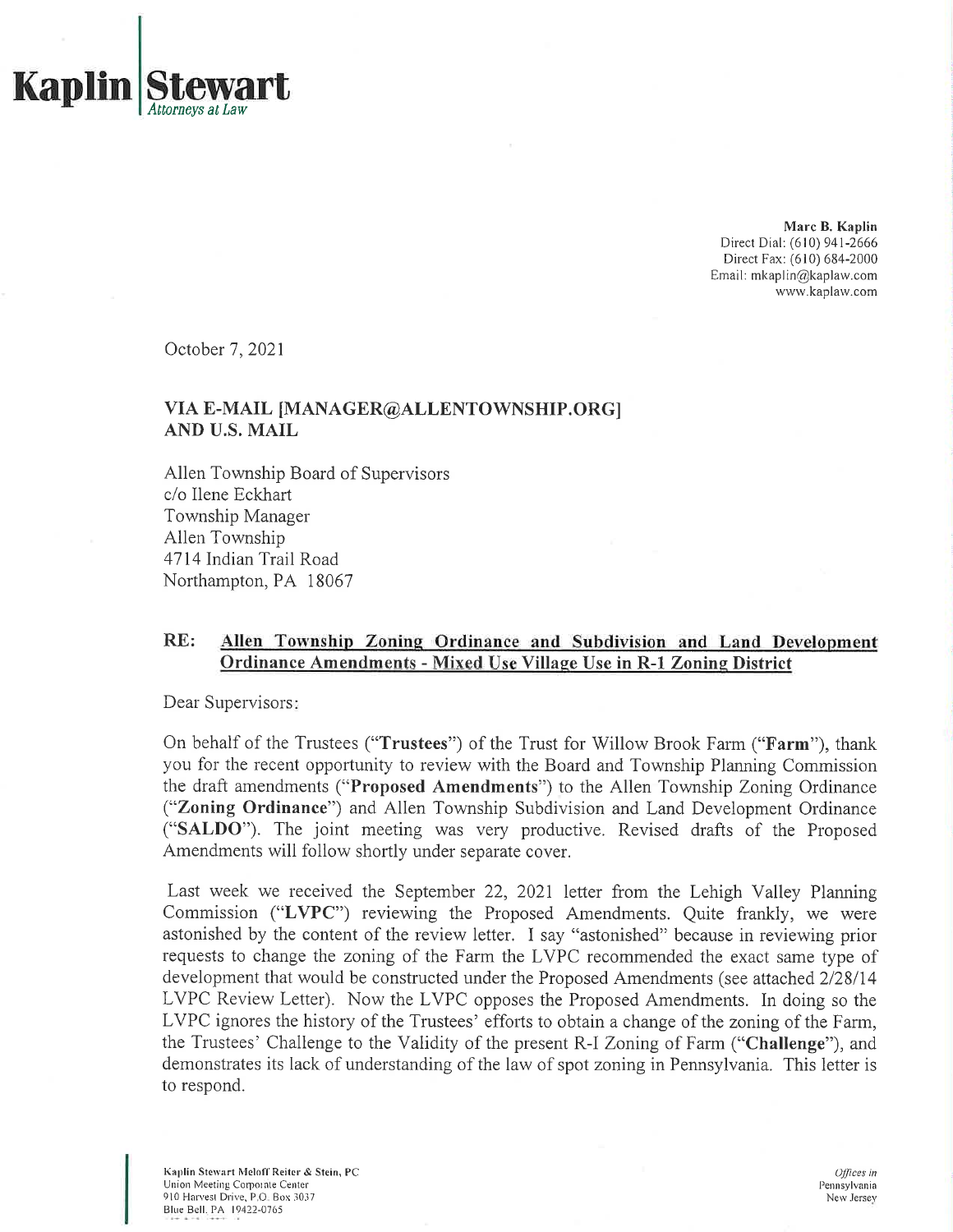## The Willow Brook Farm Property

We agree with the LVPC that the Proposed Amendments focus solely on the more than 265 acres of land owned by the Trust for Willow Brook Farm. However, that is the only aspec<sup>t</sup> of the LVPC letter that we agree with. The LVPC has ignored the fact that the Farm is the remnant of <sup>a</sup> more than <sup>1200</sup> acre farm owned by C. Thomas Fuller **("Fuller Farm").** As you are aware, in 1998, more than 630 acres of the Fuller Farm was taken by the Airport Authority through *de facto* condemnation. A portion of the condemned land was incorporated into the Lehigh Valley International Airport, while other portions were sold by the Authority to private developers. Specifically, East of the Willow Brook Property, FedEx has developed <sup>a</sup> 1,166,369 s.f. distribution facility with plans to expand to more than 2,000,000 s.f. and to the South of the Willow Brook Property, The Rockefeller Group has developed <sup>a</sup> more than 1,000,000 s.f. industrial facility. Because of the industrial development to the South and East and high density residential developments to the North and West the Farm became an island of R-l Zoned land surrounded by higher intensity uses which made the R-l development of the Farm economically impossible. It was for that reason that we filed <sup>a</sup> Challenge.

### The Challenge and the Proposed Amendments

As you know, the presen<sup>t</sup> versions of the Proposed Amendments were drafted as <sup>a</sup> result of multiple discussions over more than <sup>a</sup> year between Supervisors, Staff, Township Solicitor and the Trustees' team of lawyers, engineers and land <sup>p</sup>lanners. Those discussions examined the existing zoning of the Farm, concluded that the Farm should be zoned for <sup>a</sup> mix of uses as <sup>a</sup> transition between the residential development located to the north and west of the Farm and the industrial zoning located to the south and east of the Farm, and led to the drafting of the Proposed Amendments. The Proposed Amendments were thoroughly reviewed at the joint meeting of the Supervisors and Planning Commission on September 20, 2021, where we collectively agreed that after certain changes are made the Proposed Amendments are to be advertised for <sup>a</sup> Public Hearing.

Before I move on to why the LVPC'<sup>s</sup> recitation of the law of Spot Zoning is wrong I would like you to recall that in 2014, when the Trustees requested that the Township rezone the Farm to Industrial to allow it to be developed consistent with the adjacent large-scale warehouses, the LVPC opposed that zoning change and opined that:

> Given the proximity of residential areas to the site and the natural features of the site, we believe that changing it to Industrial/Commercial would create incompatible land uses at municipal borders and have the potential to negatively impact the residential areas, the school and the creek corridor.

The LVPC also stated that the Farm was better suited to be developed for mixed use: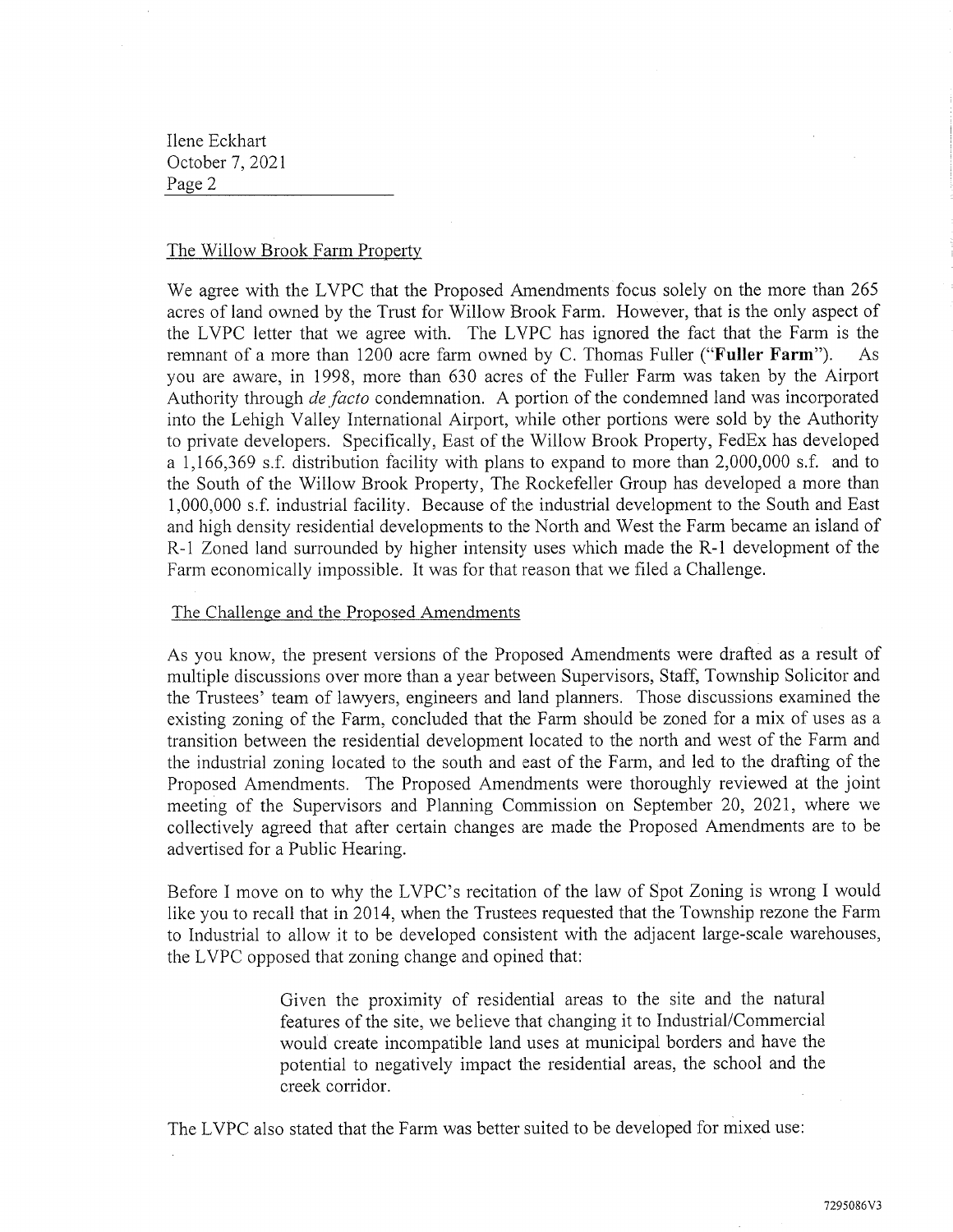> The Township should consider changing the area to the neighborhood commercial designation **or creating <sup>a</sup> new mixed-use category that would incorporate some residential uses, some lower intensity commercial uses and open space around the creek. The goal would be to provide <sup>a</sup> buffer between the existing residential areas highlighted above and the proposed Rockefeller industrial development while also preserving the creek corridor.**

This is precisely what the Proposed Amendments are designed to achieve.

#### Spot Zoning

The LVPC spends the majority of its letter opining on the law of spo<sup>t</sup> zoning. Unfortunately, the LVPC quotes an economic development committee rather than the Pennsylvania Supreme Court and then wholly ignores the last twenty-five years of case law. In other words, the LVPC go<sup>t</sup> it all wrong.

The most important Pennsylvania Supreme Court case on spo<sup>t</sup> zoning is *In re: Realen Valley Forge Greenes Associates, 576 Pa. 115, 838 A.2d 718 (2003),* which was not mentioned in the LVPC letter. In *Realen,* the Supreme Court examined the authority underlying <sup>a</sup> municipality'<sup>s</sup> right to enact zoning laws and the countervailing property owner'<sup>s</sup> interests that must be balanced to pass Constitutional muster. In *Realen,* as with the Farm, all of the properties surrounding <sup>a</sup> large tract of land (125 acres) had, over time, been rezoned and developed while the Valley Forge Golf Course continued to be zoned for agriculture. In *Realen,* after the Township refused the owner'<sup>s</sup> numerous requests for rezoning, the property owner challenged the agricultural zoning claiming that the township'<sup>s</sup> actions amounted to unconstitutional spo<sup>t</sup> zoning and thus confiscation of their property. The Supreme Court agreed.

In its opinion, the Supreme Court explained that spot zoning occurs when one lot or an area is singled out for different treatment from that accorded to similar surrounding land for the economic benefit or detriment of the owner of the singled out lot, **unless the municipality demonstrates that such disparate treatment is justified by good planning principles.** The Supreme Court held that Upper Merion's rationale for the disparate treatment, that the golf course was surrounded by roads, did not justify the disparate treatment.

The *Realen* Court stated "the issue here is not whether any zoning district designation could be appropriately applied to the [Realen] lands but whether the AG District designation can be so justified. Based on this principle it then held that the fact that the golf course was surrounded by roads was not <sup>a</sup> rational justification for its disparate treatment. In other words, there is nothing inherently improper about singling out an individual parcel or <sup>a</sup> tract of land for disparate treatment, but the chosen zoning must be justified by good planning principles, such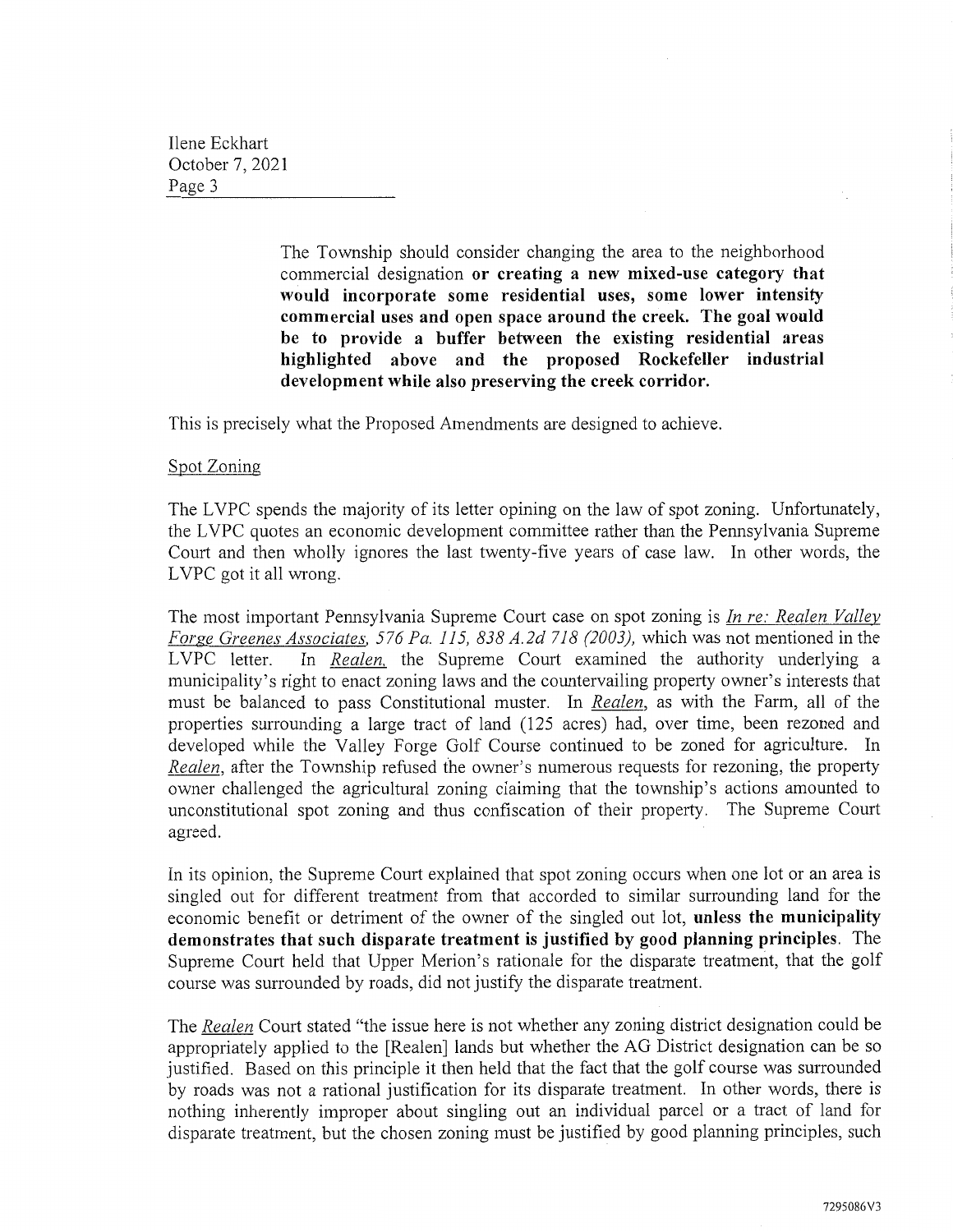as the unique characteristics of the property or its surroundings. The LVPC'<sup>s</sup> analysis completely misstates the law of spot zoning by failing to mention this important concept that if good planning justifies the disparate treatment of the spo<sup>t</sup> zoned property, the zoning is still <sup>a</sup> valid exercise of the police power.

The Commonwealth Court applied the *Realen* analysis in its decision in TelVil Corp, v. Zoning Hearing Bd. of East Pikeland Twp., 2009 WL 9104914 (Pa. Cmwlth. 2009). In *Telvil,* the owner of an approximate 90.9 acre tract of land challenged East Pikeland Township'<sup>s</sup> Agricultural Preservation District and Agricultural Override District which purported to protect prime agricultural soils and thus substantially limited the property owner'<sup>s</sup> ability to develop its property. The landowner contended that the Agricultural Override District was arbitrarily drawn and thus amounted to unlawful spo<sup>t</sup> zoning. The Commonwealth Court analyzed the facts and concluded that although the subject property was being treated differently than surrounding properties, (*Id at p.67)* the disparate treatment was justified by the unique circumstances of the subject property and its surroundings. *Id. at pp. 6-7.* The Court concluded that the zoning, although disparate, was not spo<sup>t</sup> zoning because it was as the result of <sup>a</sup> sound planning decision to create <sup>a</sup> needed and appropriate transition between "divergent districts on each side." *Id.*

The Trustees' challenge to the validity of the zoning of the Farm has resulted in the conclusion that the current zoning of the Farm is inappropriate for multiple reason and that the Zoning Ordinance must be modified to rectify the situation. As suggested in 2014 by the LVPC the appropriate zoning for the Farm is mixed-use, and that is what the Proposed Amendments will permit. But in its letter the LVPC states that the Proposed Amendments will also result in the Farm being spot-zoned. We disagree. Based on the principles set forth in *Realen* and *Telvil* the proposed mixed-use zoning for the Property will not result in spo<sup>t</sup> zoning because there are very sound planning reasons for the mixed-use zoning.

The Farm is <sup>a</sup> distinct property that is located adjacent to properties that are zoned differently; it is <sup>a</sup> large property that contains more than 265 acres; it is bisected by <sup>a</sup> municipal boundary and the Catasauqua Creek, and it is presently improved with an expansive equestrian facility and golf course. Because of all of these attributes sound planning requires <sup>a</sup> cure to the inappropriate R-l zoning and that cure is the Proposed Amendments that will allow the Farm to be developed as <sup>a</sup> transition between the intense industrial development to the south and east and the high density residential development to the north and west.

Specifically, the Proposed Amendments authorize <sup>a</sup> new use in the R-l District that will allow the retention and enhancement of the unique features of the Farm by, *inter alia*, (1) adaptively reusing <sup>a</sup> number of the existing structures on the Farm to create <sup>a</sup> mixed use village, (2) preserving the equestrian and golf facilities and incorporating them as active and passive recreation throughout <sup>a</sup> mixed-use community, (3) utilizing and enhancing the creek corridor to provide pedestrian connections within the community and between the new community and surrounding areas. The Proposed Amendments likewise specifically address the Farm'<sup>s</sup>